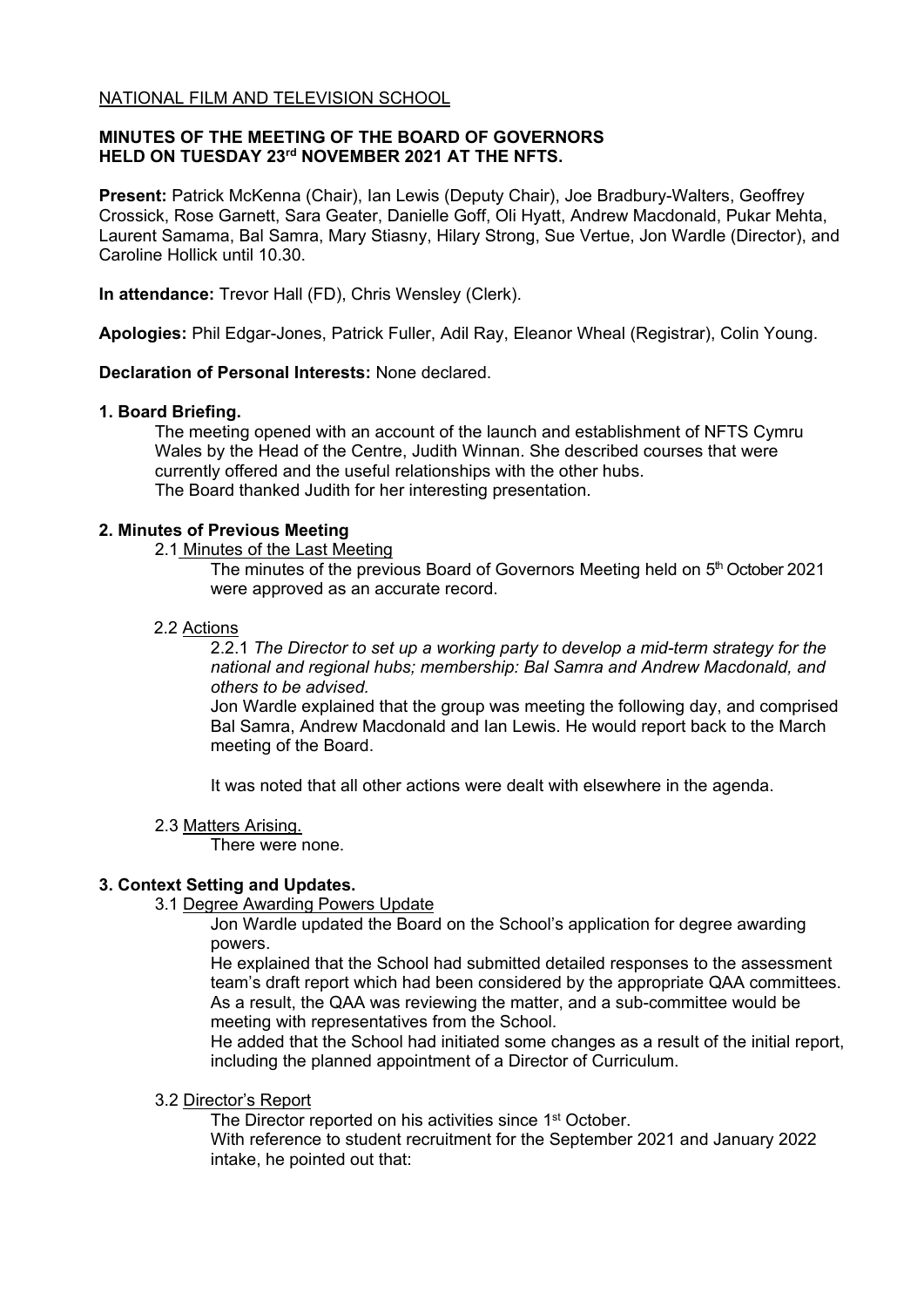- All September 2021 courses had hit their targets, with three courses exceeding their targets.
- For January 2022 entry, 23 courses had met or would shortly meet their targets; 2 courses had exceeded their targets; and 5 courses were predicted to miss their targets.
- Application deadlines had been extended and additional marketing strategies had been put in place for these courses.
- Predicted enrolments for January 2022 suggested the School would exceed budget which would provide capacity for any withdrawals during the year.

He also reported that:

- the School was advertising for a Director of Curriculum, to provide strategic academic leadership, and support for the development and delivery of the school's learning and teaching priorities (see 3.1 above);
- the OfS had approved an application for funding for Production Lighting to replace the School's ageing stock with LED lighting;
- the Storyfutures Academy team had released the findings of their Virtual Production Skills Report providing a map of the roles and skills that are in demand across the film and television industry;
- the School had started drafting its application for a continuation of the OfS Institution Specific Funding, awarded to small specialist institutions that can evidence that they are 'world leading' and have higher costs per student than larger institutions due to the practical nature of their offer and their scale.

There was discussion about the role of the new Director of Curriculum and Jon Wardle stressed that the person appointed would take much of the responsibility for the day-to-day running of the courses, allowing him to spend more time on strategic matters.

Mary Stiasny and Geoff Crossick stressed that adherence to high academic and professional standards, as required by the OfS, was critical for success, and felt that the new appointment could strengthen the Management team, working closely with the Director and Registrar.

The Board noted the report.

### 3.3 Finance Director's Report

Trevor Hall updated the Board on the School's financial performance since the last meeting which was better than budget, in part because of underspends on production and support costs, and savings on maintenance spend.

He explained that the School remained on track to meet its budget surplus for 2021/22, and that now the decision had been taken to hold the next Gala in June 2022, he was able to allocate some of the current Gala funding to provide additional bursaries.

The Board noted the report.

### 3.4 Student Union Report

Danielle Goff advised that the election for the new SU President would be held shortly. She also reported on student social events, both recent and planned, an excellent widening access event that had been held at the School, and progress with the anti-racism agenda. She suggested that the School should establish a named point of contact for inclusion and diversity issues of all types. Jon Wardle advised that a group led by Adil Ray, had been reviewing this and other

related issues, including the effectiveness of the School's anti-racism policies.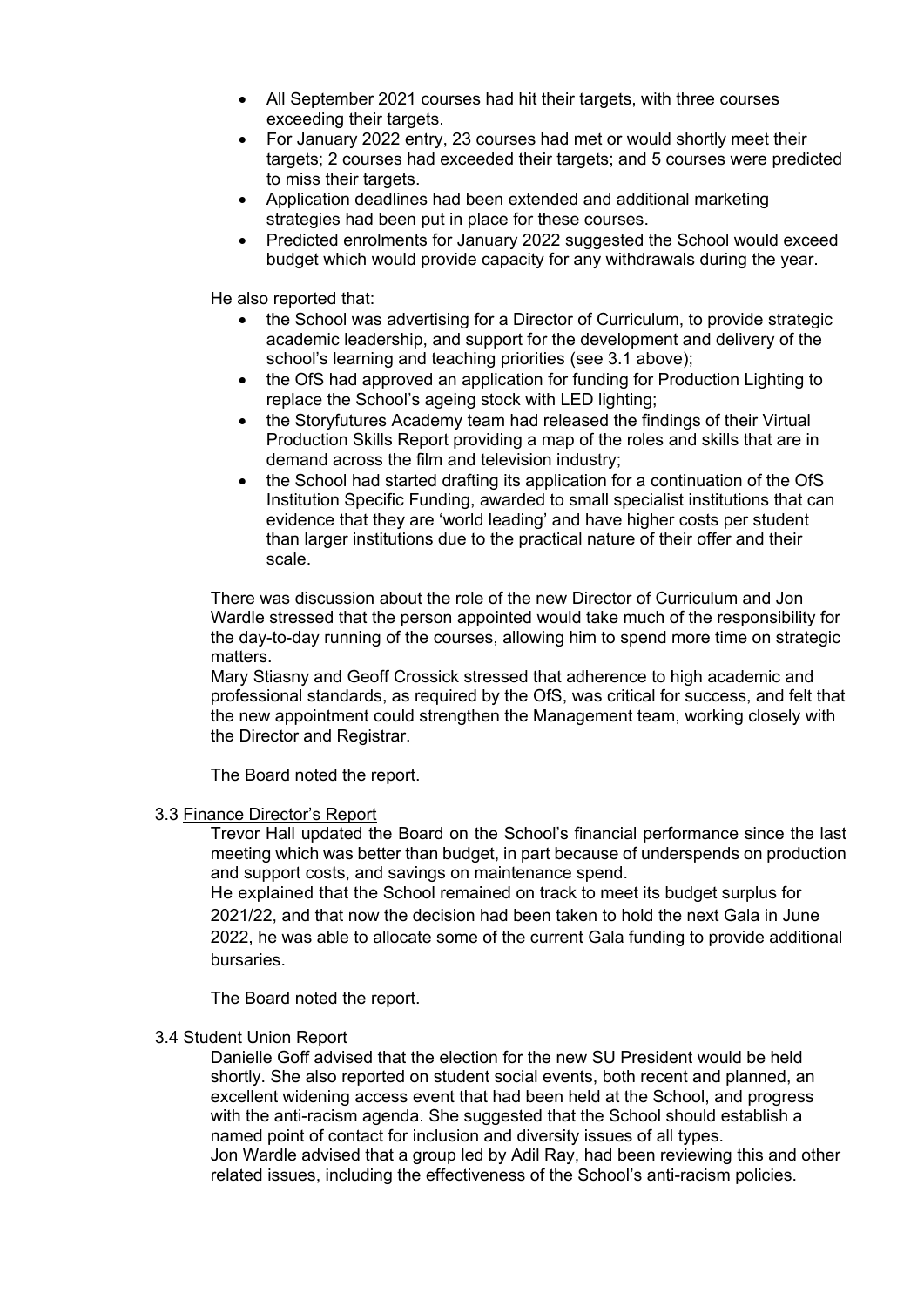The Board thanked Danielle and, since this was her last meeting, expressed its thanks for her valuable Board reports over the past year.

## **ACTION: Jon Wardle to convene a meeting of a small group of governors in early 2022 to review the Anti-Racism activity and report, to look at the implications for wider inclusivity and diversity issues across the School, and to report to the March meeting.**

# **4. Strategy and Governance.**

4.1 OfS Matters

4.1.1 Annual Accountability Return.

4.1.1.1 Audited Financial Statements

Trevor Hall presented the statutory Accounts for the year ended 31<sup>st</sup> July 2021. He explained that the only point highlighted by BDO concerned the presentation of scholarship funding – which had been addressed.

He explained that the financial statements had been reviewed by the F&GP and Audit Committees and recommended to the Board for approval.

He also drew members attention to the following sources of assurance when reviewing the financial statements:

- Audit Completion Report
- Internal Audit Annual Report
- Letter of Representation

The Board noted that the next items 4.1.1.2/3/4 gave it assurance that the School had effective arrangements for financial management, risk management and delivering value for money.

# 4.1.1.2 External Audit Completion Report

Trevor Hall presented the Management Letter which had had been scrutinised at the Audit Committee. He was pleased to advise that the external audit was substantially complete and that the auditors proposed to issue an unmodified ('clean') audit opinion.

4.1.1.3 Audit Committee Report

Trevor Hall introduced the report which reviewed the adequacy and effectiveness of the NFTS's arrangements for:

- Risk management, control and governance;
- Value for money;
- The management and quality assurance of data.

The report confirmed that the Committee was satisfied that there were effective:

- processes for identifying, evaluating and managing significant risks;
- control and governance arrangements;
- processes to deliver value for money;
- systems to ensure the validity of the data submitted to HESA, the Office for Students, the Student Loan Company, Research England and other bodies;

and that therefore the Committee was able to confirm to the Board that its responsibilities had been satisfactorily discharged.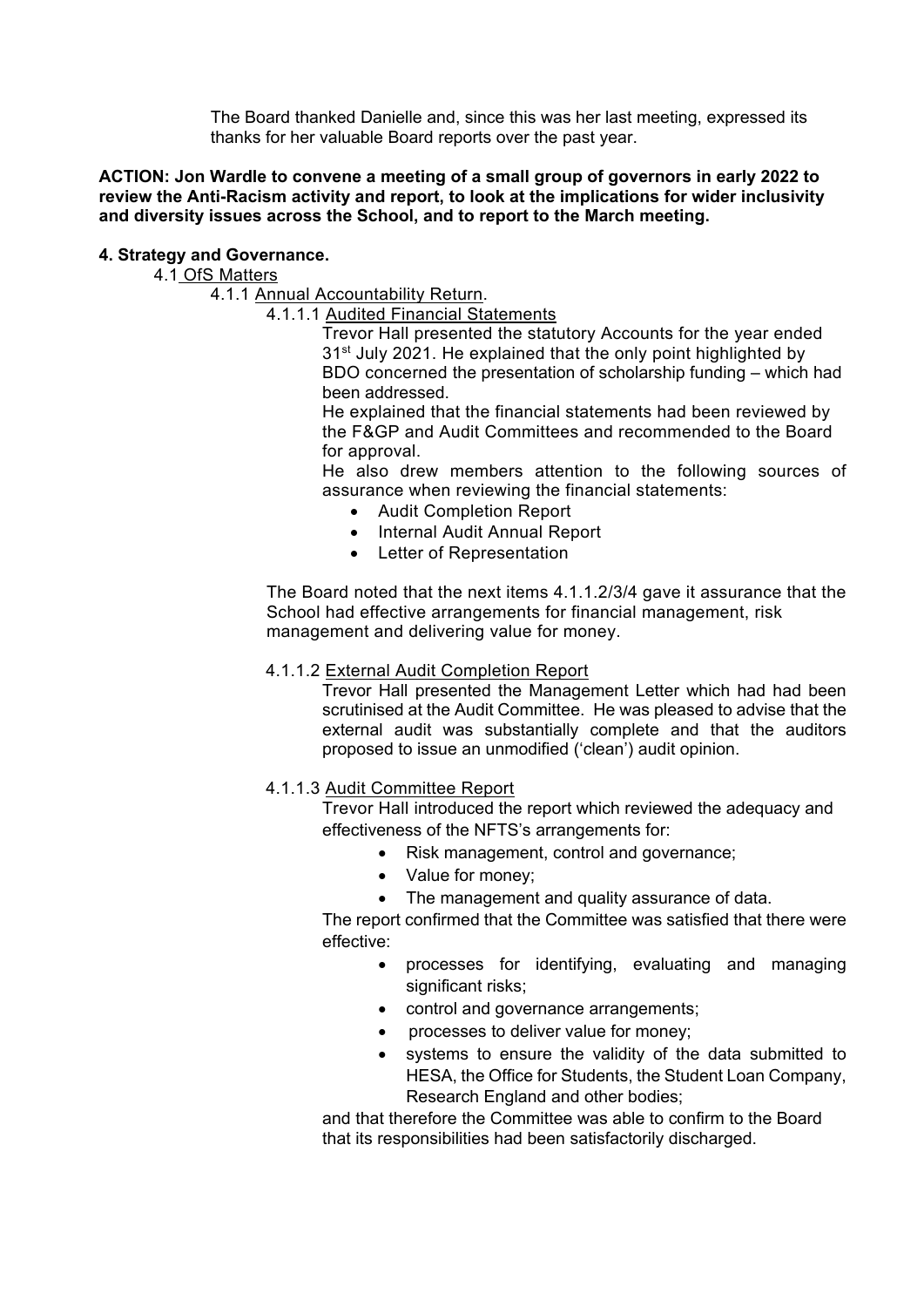# 4.1.1.4 Internal Auditor's Annual Report

Trevor Hall reported that overall for the year ended 31 July 2021, the internal auditors had been able to provide satisfactory assurance that the School maintained adequately designed and effective arrangements for risk management, control and governance, and economy, efficiency and effectiveness.

# 4.1.1.5 Annual Financial Return Update

Trevor Hall advised the Board that, as last year, the OfS had proposed a revised timetable to submit 5-year forecasts because of the impact of the pandemic on HEIs.

# **RESOLVED:**

- **To authorise the Chair to sign the financial statements and letter of representation for the year ended 31 July 2021 on behalf of the Board.**
- **To note the revised submission timeline and invite F&GP to scrutinise the OfS five-year forecast and commentary on behalf of the Board;**
- **To delegate authority to the Board Chair to approve the submission of the fiveyear forecast to meet the OfS March 2022 deadline.**
	- 4.1.1.6 Prevent Accountability Return

Jon Wardle presented the annual Prevent Data Return and Accountability Statement, prepared for the Office for Students. He explained that the OfS had revised the reporting and data requirements, and that there were no significant issues in the report. To enable the Chair to sign the declarations, he advised of the following mechanisms by which the Chair can be assured that he is able to sign the declarations satisfactorily:

- Prevent is a standing item on the agenda of the School's Audit Committee.
- In 2020/21 there were no incidents to report.
- The School's Director reported regularly to the Board on the activity of the School's Academic Standards Committee which oversees the implementation of the Prevent Duty within the School.

Pukar Mehta asked if all staff had received training and Jon Wardle confirmed that this was so.

# **RESOLVED: The Chair of the Board to sign the Prevent Annual Report for submission to the OfS together with the data.**

4.2 Quality Assurance Evaluation Report

Geoffrey Crossick presented to the Board the recommendations and minutes of the extraordinary meeting of the School's Academic Standards Committee on 21<sup>st</sup> July 2021 which had considered the annual Quality Assurance Evaluation Report.

He advised that he had chaired the meeting, with four other Board members in attendance. They confirmed that they were satisfied with the QA processes and that the Board could be assured of the quality of the student academic experience, student outcomes and the standards of the School's awards. The Board noted the report.

# **5. Committee Reports**

5.1 Minutes from F&GP Committee

Ian Lewis presented the minutes of the meeting held on 3<sup>rd</sup> November 2021.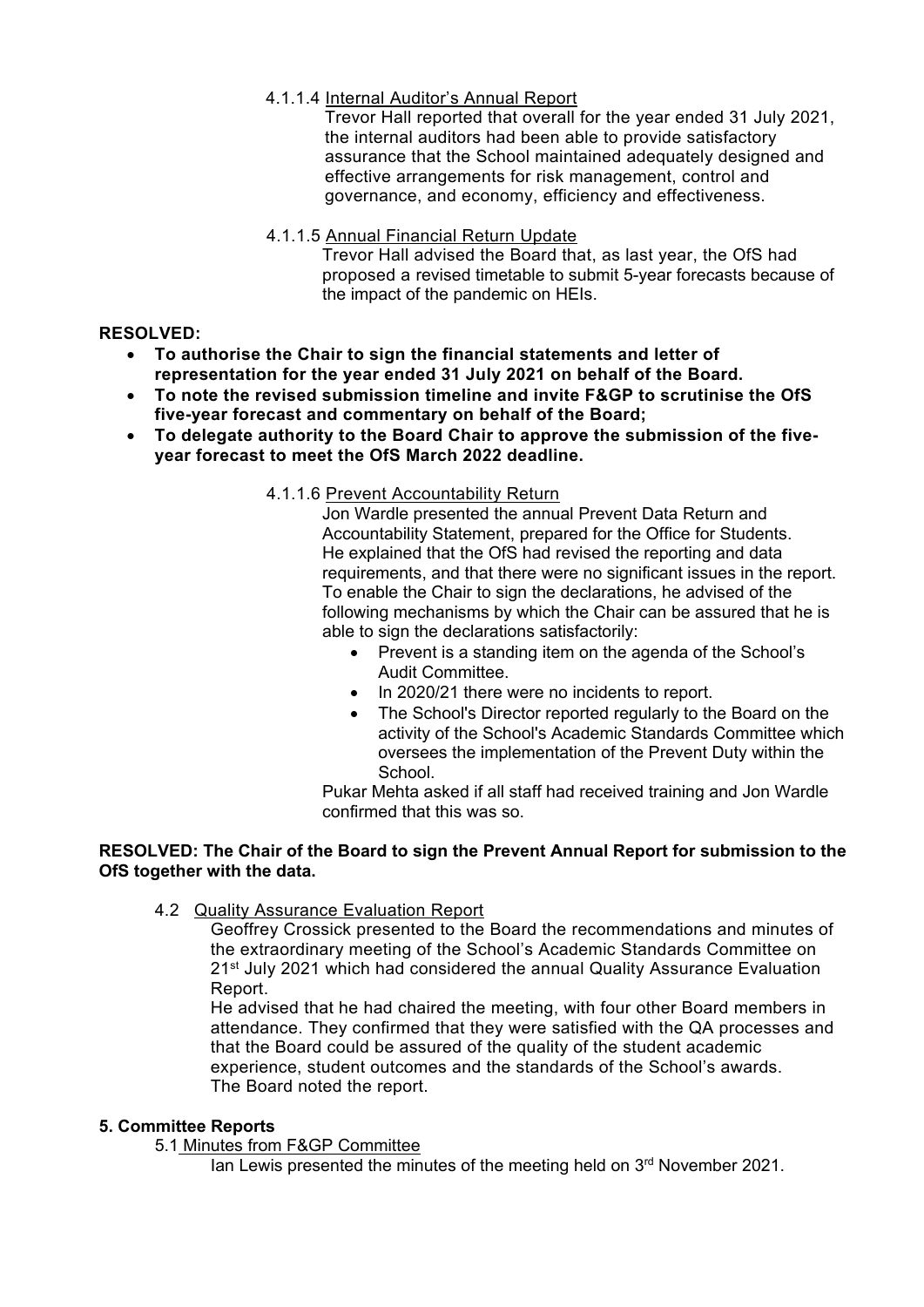He reported that in addition to items also on the Board agenda, the Committee had reviewed the donations policy, and he confirmed that any donations giving cause for concern would be referred to the Ethics Group for consideration. The Committee had also confirmed that the School could proceed with another contract for training Saudi Arabian students.

With regard to the staff survey, he explained that BECTU had asked for the questions to be reviewed, but the Committee had stressed that it was the Board's survey, and that while happy to receive proposals from the Union, the Board made final decisions on the nature of the survey. It was very useful to be able to compare results from previous years and so consistency of questions was important. However, it had been agreed that the survey should continue annually, and that for the 2022 survey, the School should refresh questions where necessary, add any appropriate new questions, carry out the survey, and subsequently review the process with the F&GP Committee.

Pukar Mehta asked about the Saudi students who had completed their courses in 2021, and Jon Wardle explained that the male/female ratio of the cohort had been roughly equal and that all had been excellent students.

The Board noted the minutes.

#### 5.2 Minutes from Audit Committee

Sara Geater presented the minutes of the meeting held on  $2<sup>nd</sup>$  November 2021. She reported that in addition to items also on the Board agenda, the Committee had received a substantial assurance internal audit on the student experience, and that the internal audit plan for 2021/22 had been reviewed and additional days were being considered to complete an increased number of areas for review.

The Board noted the minutes.

#### 5.3 Report from GAR Committee

Bal Samra reported that the Committee had discussed progress with the recruitment of a new chair for September 2022, as well as Board and Committee membership and the need for an additional Board member for the Audit Committee. It had also confirmed the revised criteria for senior staff remuneration, and it had reviewed the Annual Trustee Declaration of Interests to assure itself that all Trustees had completed a return, and that there were no issues identified which warranted further investigation. Therefore, the Committee was pleased to confirm that all members were 'fit and proper persons' for the purposes of Board membership. The Board noted the actions.

#### **6. Operational Matters**

6.1 Curriculum and Short Course Report

Jon Wardle updated the Board on key curriculum activity since the last meeting. He reported on the operation of the full-time curriculum, the development of new courses, the delivery of short courses, developments at national and regional hubs, the deliberations of the Academic Standards Committee, and complaints and misconduct.

He advised that the current term had been as close to normal as possible, with a major focus upon those students finishing their courses this year, so that they had a positive finish after a year disrupted by Covid. Also, he reported that the School was expanding its successful personalised coaching programme for directors and producers.

Bal Samra noted that there was increased production activity in Northern Ireland, and offered to put the School in touch with potential partners to develop new training initiatives.